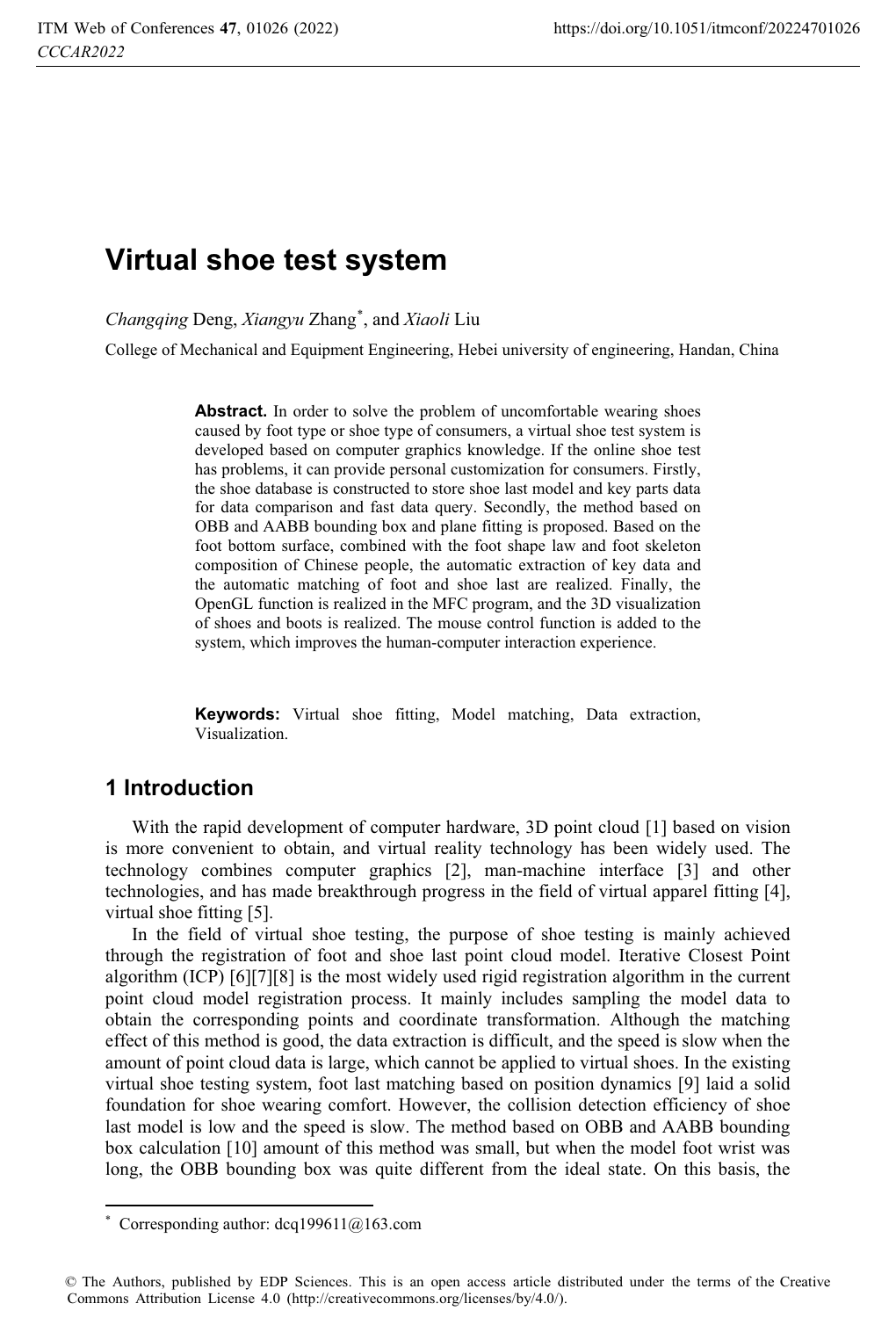AABB bounding box obtained was meaningless and the matching effect was poor.

This paper constructs a new virtual shoe test system to realize online shoe test. A foot-shoe last matching method based on OBB bounding box and plane fitting is proposed. The method has less calculation and does not be affected when the wrist of the foot model was long, and the extraction data is simple. If there is a big difference in key parts at the end of matching, which affects the comfort of wearing, the manufacturer can improve the shoe last according to the user ' s foot data and provide personal customization.

# **2 Construction of virtual shoe test system**

The virtual shoe test system module is shown in Figure 1:



**Fig. 1.** System module diagram.

#### **2.1 System framework construction**

In the process of system development, we should first establish the system framework, clarify the system module, and then realize the subdivision function under the framework, which can greatly improve the development efficiency. This shoe test system mainly includes three modules, database, foot model preprocessing and online shoe test. Database module is mainly responsible for shoe last model and shoe model data storage ; the foot model preprocessing module mainly carries on the preparation work before the test shoe, unifies the foot model and shoe last model space posture ; online shoe test module is used for customer online shoe test and data query and other interactive functions.

```
First, establish a database class for database module operation. 
class shujugailan : public CDialogEx
```

```
{ 
public: 
void ConnectDatabase();//Database operation 
… 
afx_msg void OnEnChangeEdit3();
}; 
Secondly, establish the foot class for foot model preprocessing module model reading. 
class FOOT 
{ 
public: 
vector<POINTT>V; //point 
… 
double Xmin, Xmax, Ymin, Ymax, Zmin, Zmax; 
};
```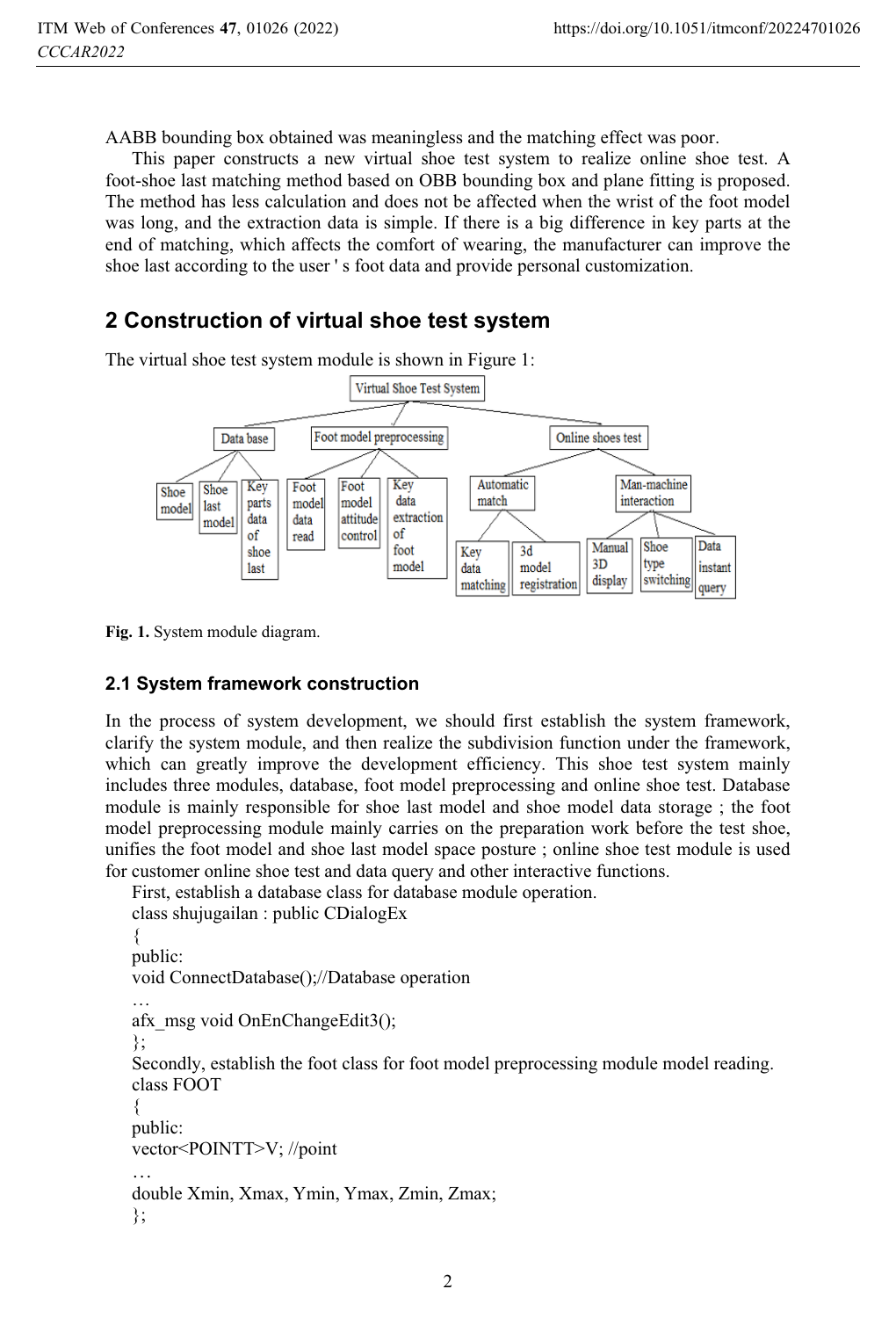Finally, the key event function is added to the mfc Cview class to test shoes and data query and other interactive functions.

```
class CtianView : public CView 
{ 
public: 
CClientDC *m_pDC; //window 
…… 
afx msg void OnSize(UINT nType, int cx, int cy);
CPoint m_MouseDownPoint; //control 
int m_iDrawType; //new window 
afx_msg void OnBnClickedButton2(); 
};
```
### **2.2 Data base**

The database structure is shown in Figure 2:



**Fig. 2.** Database structure chart.

#### *2.2.1 Constructing database*

This system relies on VS2013 platform and MySQL database to establish the connection between the platform and the database to realize the database function. Create a database named ' xiexuanku ' and 'xiexingku' in MySQL database, as shown in Figure 3. In the 'xiexuanku' database, create the ' xiedata ' table to store shoe last length, width, back height and wrist circumference, as shown in Figure 4; create the ' file ' table to store the shoe last filename corresponding to the shoe last code, as shown in Figure 5. Create a ' xiestyle ' table in the 'xiexingku' database to store the name of the shoe type file corresponding to the shoe last as shown in Figure 6.

| mysql> show databases; <sup>←</sup>            |                             | mysql> select*from xie: e                                                                                                                                                                                                                                                                                                                                                                                                                                                                                                                                                           |  |    |
|------------------------------------------------|-----------------------------|-------------------------------------------------------------------------------------------------------------------------------------------------------------------------------------------------------------------------------------------------------------------------------------------------------------------------------------------------------------------------------------------------------------------------------------------------------------------------------------------------------------------------------------------------------------------------------------|--|----|
| $+ - - - - - - - - - - - - - - - + + +$        |                             |                                                                                                                                                                                                                                                                                                                                                                                                                                                                                                                                                                                     |  |    |
| Database                                       | $\left  \leftarrow \right $ |                                                                                                                                                                                                                                                                                                                                                                                                                                                                                                                                                                                     |  |    |
| $+ - - - - - - - - - - - - - - - - - + \theta$ |                             | Num   length   width   higth   Ankle                                                                                                                                                                                                                                                                                                                                                                                                                                                                                                                                                |  | Ι⇔ |
| xiexuanku                                      | $\leftarrow$                |                                                                                                                                                                                                                                                                                                                                                                                                                                                                                                                                                                                     |  |    |
| xiexingku                                      | $\left  \leftarrow \right $ | $\begin{array}{ccc} \begin{array}{ccc} \end{array} & \begin{array}{ccc} \end{array} & \begin{array}{ccc} \end{array} & \begin{array}{ccc} \end{array} & \begin{array}{ccc} \end{array} & \begin{array}{ccc} \end{array} & \begin{array}{ccc} \end{array} & \begin{array}{ccc} \end{array} & \begin{array}{ccc} \end{array} & \begin{array}{ccc} \end{array} & \begin{array}{ccc} \end{array} & \begin{array}{ccc} \end{array} & \begin{array}{ccc} \end{array} & \begin{array}{ccc} \end{array} & \begin{array}{ccc} \end{array} & \begin{array}{ccc} \end{array} & \begin{array}{$ |  |    |
|                                                |                             |                                                                                                                                                                                                                                                                                                                                                                                                                                                                                                                                                                                     |  |    |

**Fig. 3.** Data base. **Fig. 4.** Shoe last data table.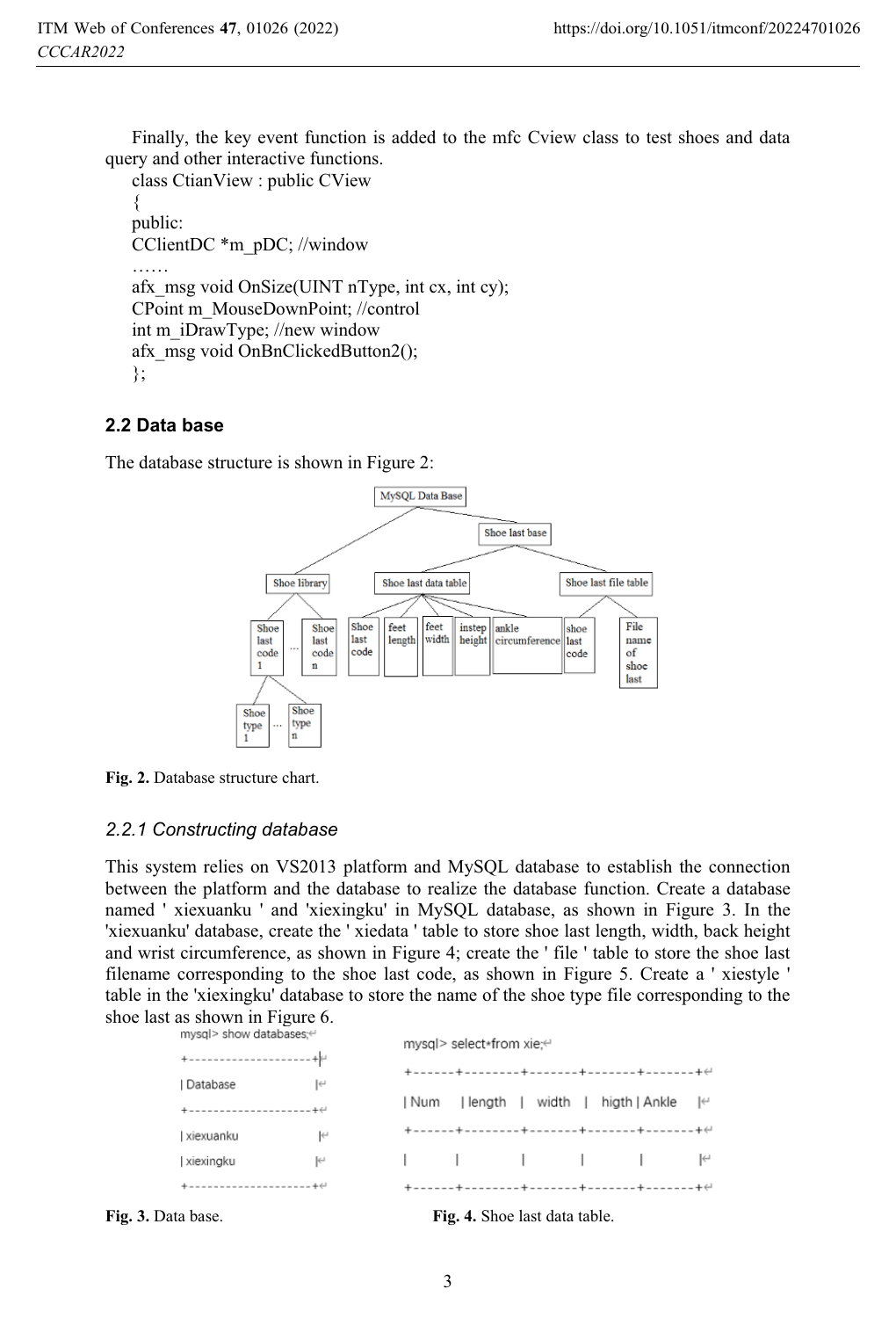| mysgl> select*from file:                                                                           | mysql> select*from xiestyle: e                                                                                                                                                                                                                                                                                                                                                                                                                                                          |  |  |  |  |  |
|----------------------------------------------------------------------------------------------------|-----------------------------------------------------------------------------------------------------------------------------------------------------------------------------------------------------------------------------------------------------------------------------------------------------------------------------------------------------------------------------------------------------------------------------------------------------------------------------------------|--|--|--|--|--|
| $+ - - - - - + - - - - - - - + \in$                                                                |                                                                                                                                                                                                                                                                                                                                                                                                                                                                                         |  |  |  |  |  |
| Num   files                                                                                        | Num   leather shoes   sneakers   sport shores $\in$                                                                                                                                                                                                                                                                                                                                                                                                                                     |  |  |  |  |  |
| $+ - - - - - + - - - - - - - + \infty$                                                             |                                                                                                                                                                                                                                                                                                                                                                                                                                                                                         |  |  |  |  |  |
| $\begin{array}{ccc} \end{array}$ $\begin{array}{ccc} \end{array}$ $\begin{array}{ccc} \end{array}$ | $\begin{array}{ccccccccccccccccc} \multicolumn{3}{c}{} & \multicolumn{3}{c}{} & \multicolumn{3}{c}{} & \multicolumn{3}{c}{} & \multicolumn{3}{c}{} & \multicolumn{3}{c}{} & \multicolumn{3}{c}{} & \multicolumn{3}{c}{} & \multicolumn{3}{c}{} & \multicolumn{3}{c}{} & \multicolumn{3}{c}{} & \multicolumn{3}{c}{} & \multicolumn{3}{c}{} & \multicolumn{3}{c}{} & \multicolumn{3}{c}{} & \multicolumn{3}{c}{} & \multicolumn{3}{c}{} & \multicolumn{3}{c}{} & \multicolumn{3}{c}{} &$ |  |  |  |  |  |
| $+ - - - - - + - - - - - - - + \infty$                                                             |                                                                                                                                                                                                                                                                                                                                                                                                                                                                                         |  |  |  |  |  |

**Fig. 5.** Shoe last file table. **Fig. 6.** Shoe file table.

#### *2.2.2 Connect database*

Connecting MySQL database in  $C + +$  project needs to be realized by calling specific function mysql real connect ( ). The name and password of the self-built shoe last database are introduced into the function as parameters, and the connection with the database is established. After the connection is successful, the database can be operated by MySQL command statement.

Mysql\_real\_connect(&mysql,DataBase\_Host,DataBase\_UserName,DataBase\_Passwor d, DataBase\_Name, DataBase\_Port, NULL, 0) // User name and password

#### **2.3 Foot model preprocessing**

#### *2.3.1 Data input*

The system needs to upload the user foot model to match. In order to make the system as simple as possible, the upload model file needs to be converted to obj format. The obj format file contains the point, surface and normal information of the model, it is simple and easy to read. Construct the 'foot' class in the system framework, the foot model data are read into the foot model, as shown in Figure 7.



Fig. 7. Foot model. **Fig. 8.** Foot model bounding box.

#### *2.3.2 Attitude control*

Due to the different foot model postures uploaded by users, the next step cannot be directly processed. After the model data are read, the foot model posture is unified first. This system adopts the algorithm of combining obb directed bounding box with plane separation. Firstly, the OBB bounding box is calculated for the foot model data. The foot model point set is transformed into a matrix, and the covariance matrix of the matrix is obtained. The eigenvalues of the covariance matrix and the corresponding eigenvectors are obtained. The three eigenvectors are taken as the coordinate axis, and the maximum and minimum points of the model on the new coordinate axis are obtained. The OBB bounding box is obtained as shown in Figure 8. The feature vector corresponding to the maximum eigenvalue of the covariance matrix represents the main direction of the data point, namely the foot length direction of the model; in the middle section of the foot length direction, the foot model is partially intercepted according to the distance, and the eigenvector corresponding to the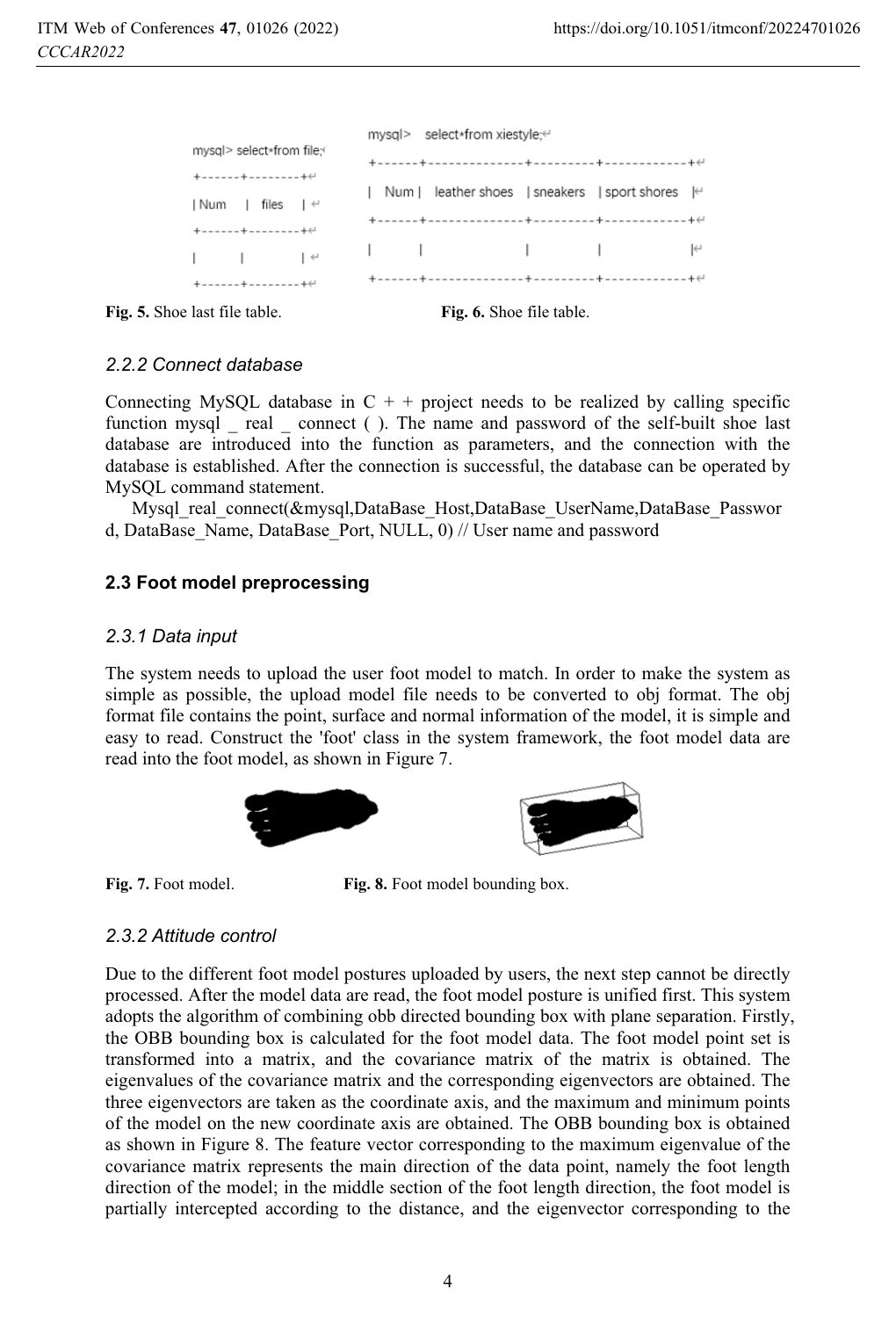maximum eigenvalue of the covariance matrix is obtained, namely the foot width direction. The convex part of the forefoot was located at 68.8 % foot length, and the footprint width of the forefoot was wider than that of the heel, so as to determine the foot position and toe direction. The part of the foot is intercepted and the OBB bounding box is obtained. The part of the foot is divided into two parts through the bounding box, as shown in Figure 9. Extend the middle plane to separate the bottom of the foot and the back of the foot. By comparing the vertical distance between the heel and the middle of the bounding box, the bottom of the foot and the back of the foot are distinguished. The bottom of the foot is separated as shown in Figure 10. Through the least square fitting, the separated foot bottom surface points are approximately fitted to a plane, and the angle between the plane and the XOY plane is calculated. The plane and the XOY plane are overlapped by rotation. Combined with the foot length direction, the foot model posture is determined as shown in Figure 11.



**Fig. 9.** Sole and its bounding box.



**Fig. 10.** Separated foot surface points.



**Fig. 11.** Attitude Control.

#### *2.3.1 Selection of key facts*

The extraction of the key data of the foot model of this system is carried out after the model posture is unified. The foot bottom of the foot model coincides with the XOY plane, and the toe direction is parallel to the Y axis. In order to obtain accurate foot bottom two-dimensional data, based on the fitted foot bottom surface, the specified distance along the Z axis is taken to obtain the complete foot bottom data points as shown in Figure 12. The complete foot bottom data points are projected onto the XOY plane, and the two-dimensional plan of the foot bottom is obtained, and the alignment posture is controlled. The two-dimensional plan is shown in Figure 13, and the foot length and foot width data are obtained according to the two-dimensional plan.

According to the human foot bone structure Figure 14, the os cuneiforme is the middle position of the foot back, and it is also located in the middle position of the foot in the foot long direction. Therefore, the position of os cuneiforme is taken as the height measurement point of the foot back, and the foot back height is measured based on the bottom of the foot.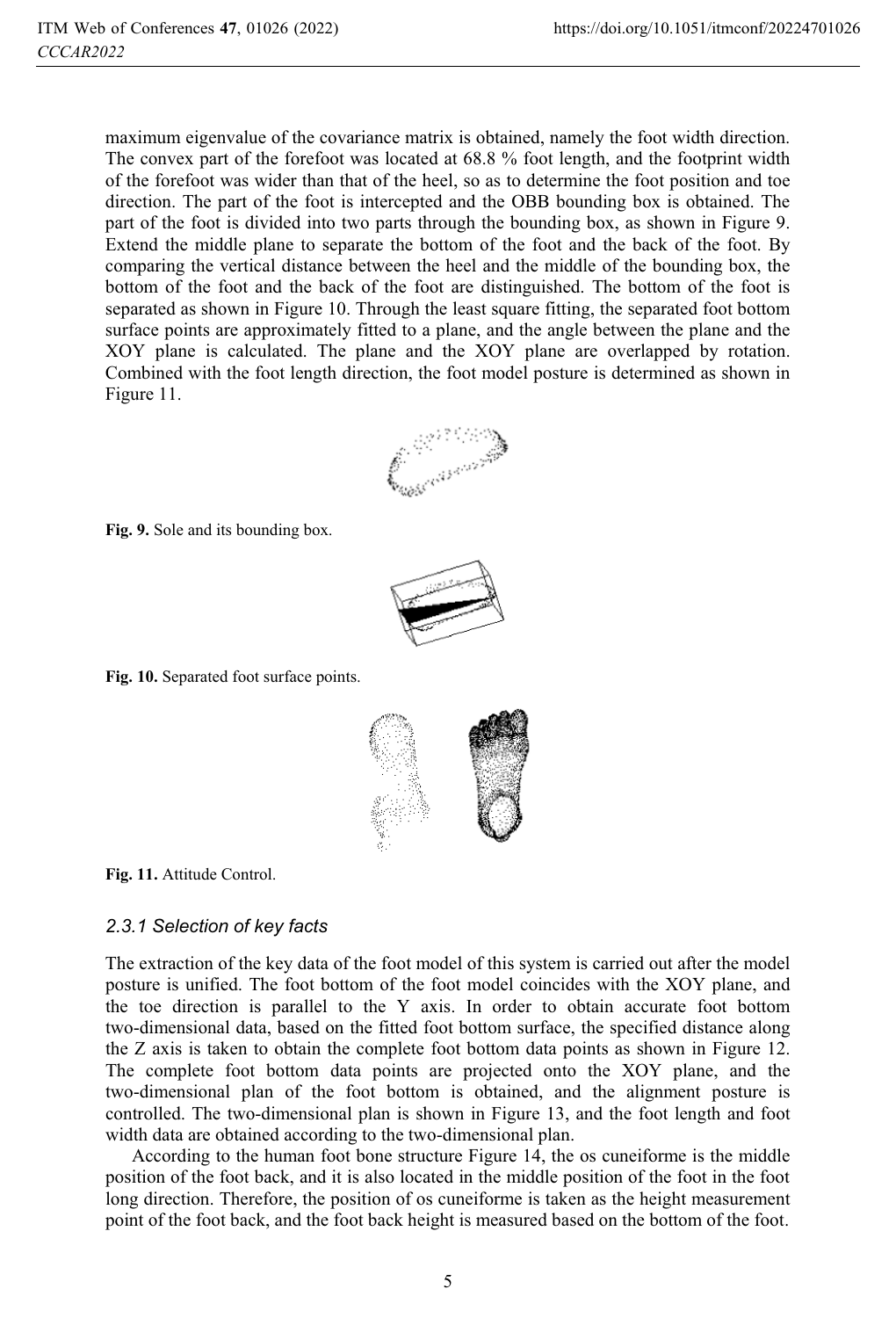In the wearing of boots or high heels, the circumference of ankle is also an important factor affecting comfort. The height of the lower point of the medial malleolus of Chinese adults is about 70 mm. According to the foot pattern of adult males, females and children proposed in reference [11] , the height of the lateral malleolus is equal to 20.14 % of the foot length. Therefore, based on the bottom of the foot, within the same range of the foot model, the maximum external diameter is taken as the ankle joint as shown in Figure 15. The circumference of the ankle joint is calculated by the infinitesimal method on the cross-sectional curve of the ankle joint. The experimental foot model is a 1: 5 scaled down model, and the query results of data extraction are shown in Figure 16.



**Fig. 12.** Complete plantar surface.



**Fig. 13.** Two-dimensional foot bottom.



**Fig. 14.** Os Cuneiforme.



#### **Fig. 15.** Ankle.

| Dialog     |        |                |       |       | × |
|------------|--------|----------------|-------|-------|---|
| <b>NUM</b> | 1      |                |       |       |   |
| seek       |        |                |       |       |   |
| Num        | length | width          | higth | Ankle |   |
| 1          | 4.6    | $\overline{2}$ | 0.5   | 4.9   |   |

**Fig. 16.** Data extraction results.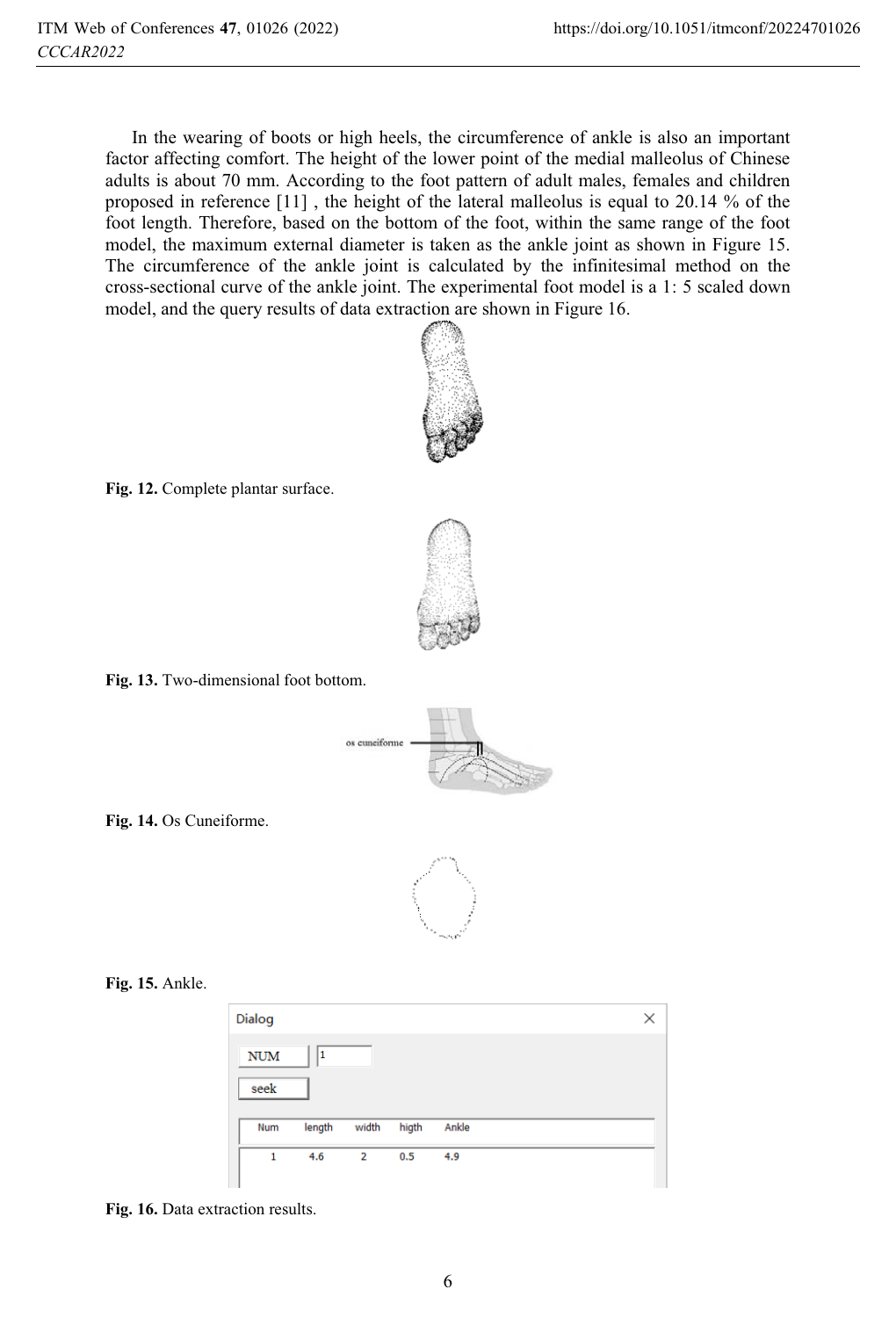#### **2.4 Online shoes test**

#### *2.4.1 Automatic match*

The automatic matching of the system is divided into two parts. Firstly, the foot length data is obtained by data extraction, and compared with the shoe last data in the database to obtain the shoe last code with the smallest data difference. According to the shoe last code, the corresponding shoe last model is read from the database to match.

In the matching process, the system automatically adjusts the spatial attitude of the foot model to obtain the foot surface of the model. Taking the center point of the two-dimensional foot surface of the model as the feature point, the foot model and the shoe last model are moved to the same position, so that the two models achieve spatial alignment. As shown in Figure 17, in order to facilitate observation, black represents the shoe last model and point represents the foot model.

A shoe last model corresponds to multiple shoe types. After the spatial matching of the shoe last model is completed, different shoe models corresponding to the shoe last can be manually switched, as shown in Figure 18.



**Fig. 17.** Matching results.



**Fig. 18.** Select shoe type.

#### *2.4.2 Man-machine interaction*

The interaction of this system is based on the mfc module in vs2013, and the combination of mouse control and OpenGL display is realized in the mfc program.

In the mfc program, a fast data query window is added, as shown in Figure 19. Rewrite the menu function, as shown in Figure 20. In terms of display, the mouse control is combined with OpenGL display. Users can zoom in and zoom out the rotation of the model in real time through the mouse, and realize online shoe testing.

After the shoe test, if the foot and the shoe last model are quite different in key parts, which affects the wearing comfort and the user intends to purchase this shoe, the manufacturer can improve the shoe last according to the user's foot shape data and provide personal customization.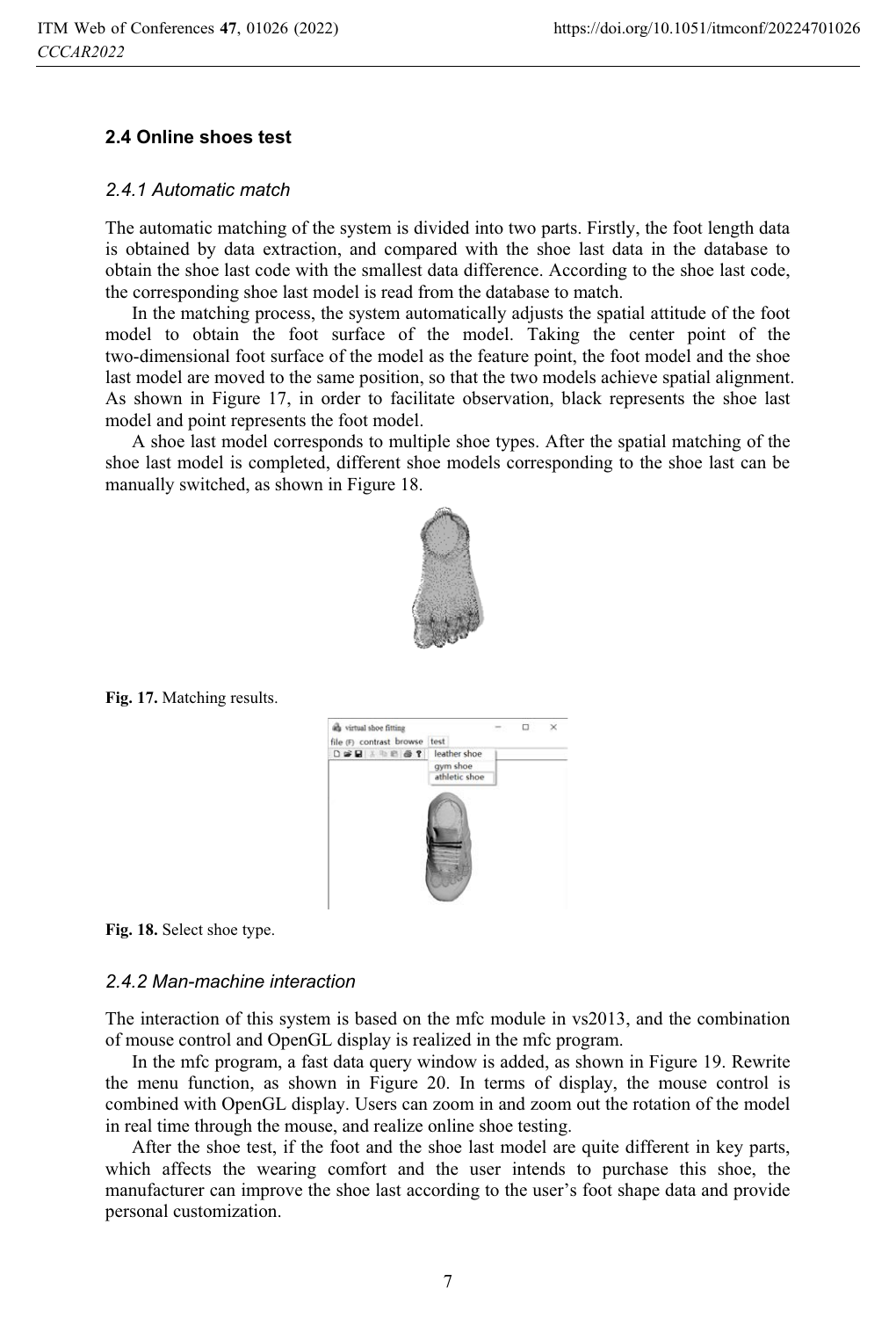| Dialog     |  |
|------------|--|
| <b>NUM</b> |  |
| seek       |  |
|            |  |

**Fig. 19.** Data query window.

| the virtual shoe fitting      |               | п |   |
|-------------------------------|---------------|---|---|
| file (F) contrast browse test |               |   |   |
| D @ I shoe last               |               |   |   |
| foot                          |               |   |   |
| compare                       |               |   |   |
|                               |               |   |   |
| virtual shoe fitting          |               |   | × |
| file (F) contrast browse      | test          |   |   |
| 白蜂目长吻肩骨?                      | leather shoe  |   |   |
|                               | gym shoe      |   |   |
|                               | athletic shoe |   |   |
|                               |               |   |   |

**Fig. 20.** Menu bar.

## **3 Superiority of virtual shoe test system**

This virtual shoe test system relies on VS2013 platform, combines OpenGL open graphics library with MySQL database, and realizes virtual shoe test through foot last matching. This virtual shoe testing system has the following advantages:

1) Self-built MySQL database stores shoe last model data to facilitate user query

2) Based on the bottom of the foot, the data of the special parts of the foot model are obtained, and the comfort is dataized.

3) Custom mfc program interface, add mouse control to the model, improve the human-computer interaction experience

4) Provide individual customization options for consumers to maximize consumer demand.

### **4 Conclusion**

In this virtual shoe test system, the MySQL shoe last database is first established for the comparison of key data of shoe last, providing data query interface for users and improving human-computer interaction experience. Secondly, combined with the foot shape law of Chinese, a virtual shoe test algorithm based on the combination of OBB bounding box and plane fitting is proposed, which realizes the extraction of key parts of foot model data and automatic matching of last. Finally, the visual three-dimensional shoe test is realized by combining MFC with OpenGL and mouse control. The shoe test system digitizes comfort, provides users with customized options, reduces the inventory pressure of enterprises, meets the subjective needs of consumers to the maximum extent, and achieves a win-win situation between enterprises and consumers.

According to the shape difference of soles, shoes can be divided into flat soles and high heels. The system currently supports the trial wear of flat soles, and the system will be improved later. The data extraction for high heels is added to provide the trial wear of high heels in the system and improve the test shoe system.